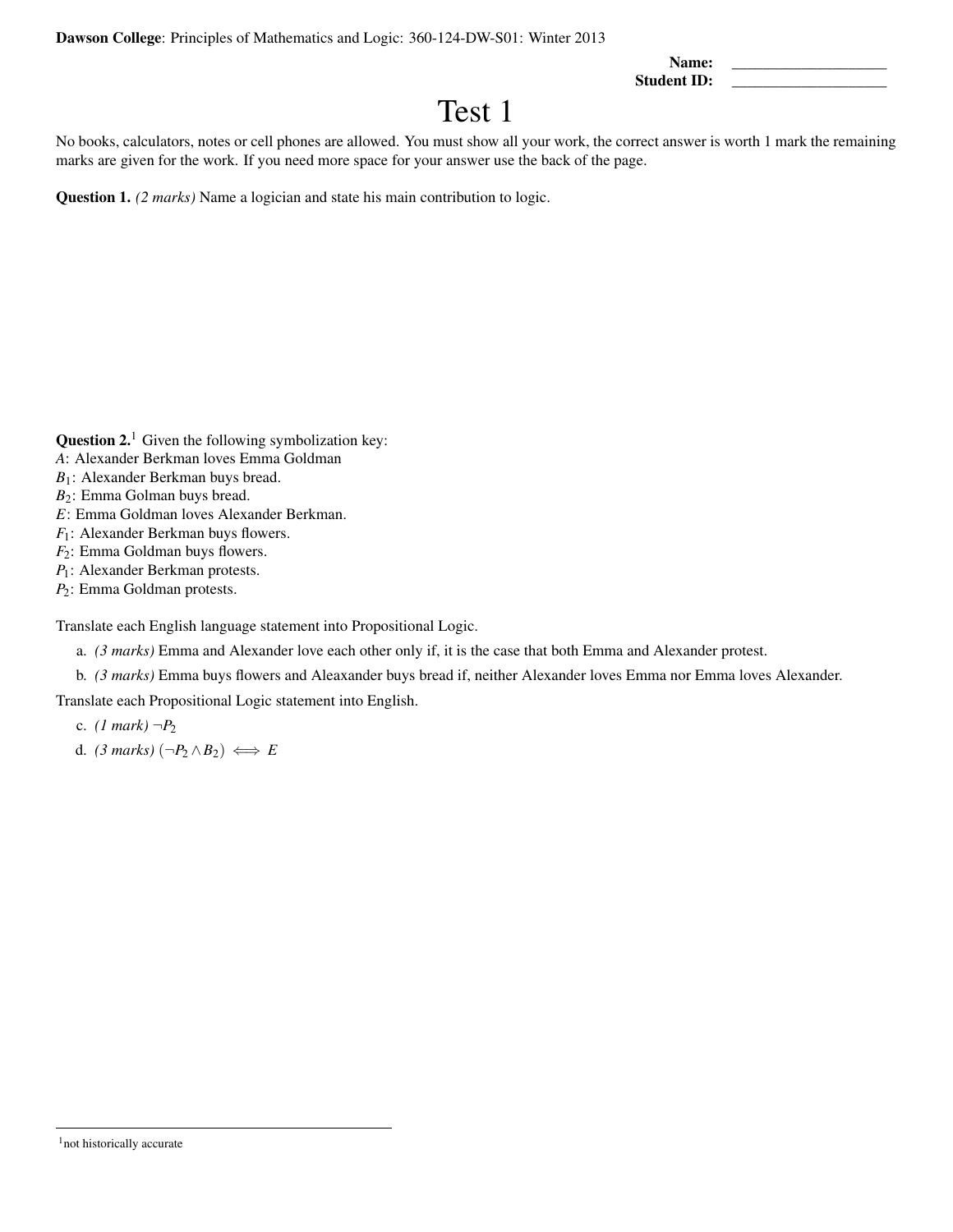Question 3. *(6 marks)* Determine wether the following statement is a tautology, contradiction, or contingent statement. Justify your conclusion.

 $[$ ( $\neg A \rightarrow B$ )  $\land$  ( $\neg A \rightarrow \neg B$ )]  $\rightarrow A$ 

Question 4. *(6 marks)* Determine whether the following is a valid argument. Justify your conclusion.

 $\neg F_2, (\neg P_2 \land B_2) \iff E : E$